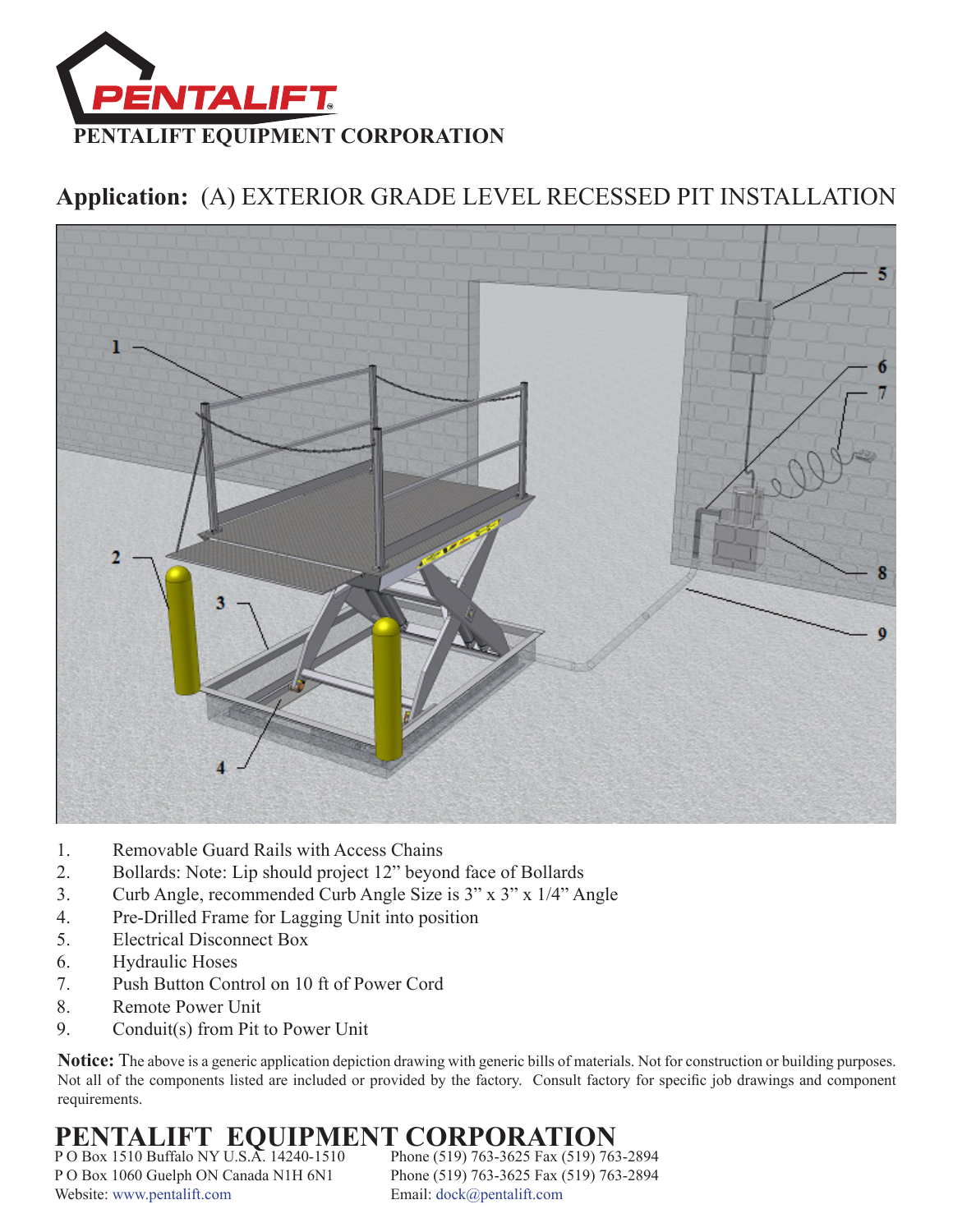

### **Application:** (B) INTERIOR GRADE LEVEL TO HIGHER DOCK LEVEL FULL PIT INSTALLATION (PIT MOUNT)



- 1. Removable Guard Rails with Access Chains
- 2. Dock Bumpers: Note: Lip should project 12" beyond face of Bumpers
- 3. Pre-Drilled Frame for Lagging Unit into position
- 4. Curb Angle, recommended Curb Angle Size is 3" x 3" x 1/4" Angle
- 5. Electrical Disconnect Box
- 6. Hydraulic Hoses
- 7. Push Button Control on 10 ft of Power Cord
- 8. Remote Power Unit
- 9. Conduit(s) from Pit to Power Unit

**Notice:** The above is a generic application depiction drawing with generic bills of materials. Not for construction or building purposes. Not all of the components listed are included or provided by the factory. Consult factory for specific job drawings and component requirements.

## **PENTALIFT EQUIPMENT CORPORATION**<br>PO Box 1510 Buffalo NY U.S.A. 14240-1510 Phone (519) 763-3625 Fax (519) 763-2894

P O Box 1510 Buffalo NY U.S.A. 14240-1510 P O Box 1060 Guelph ON Canada N1H 6N1 Phone (519) 763-3625 Fax (519) 763-2894 Website:<www.pentalift.com>Email: [dock@pentalift.com](mailto:dock@pentalift.com)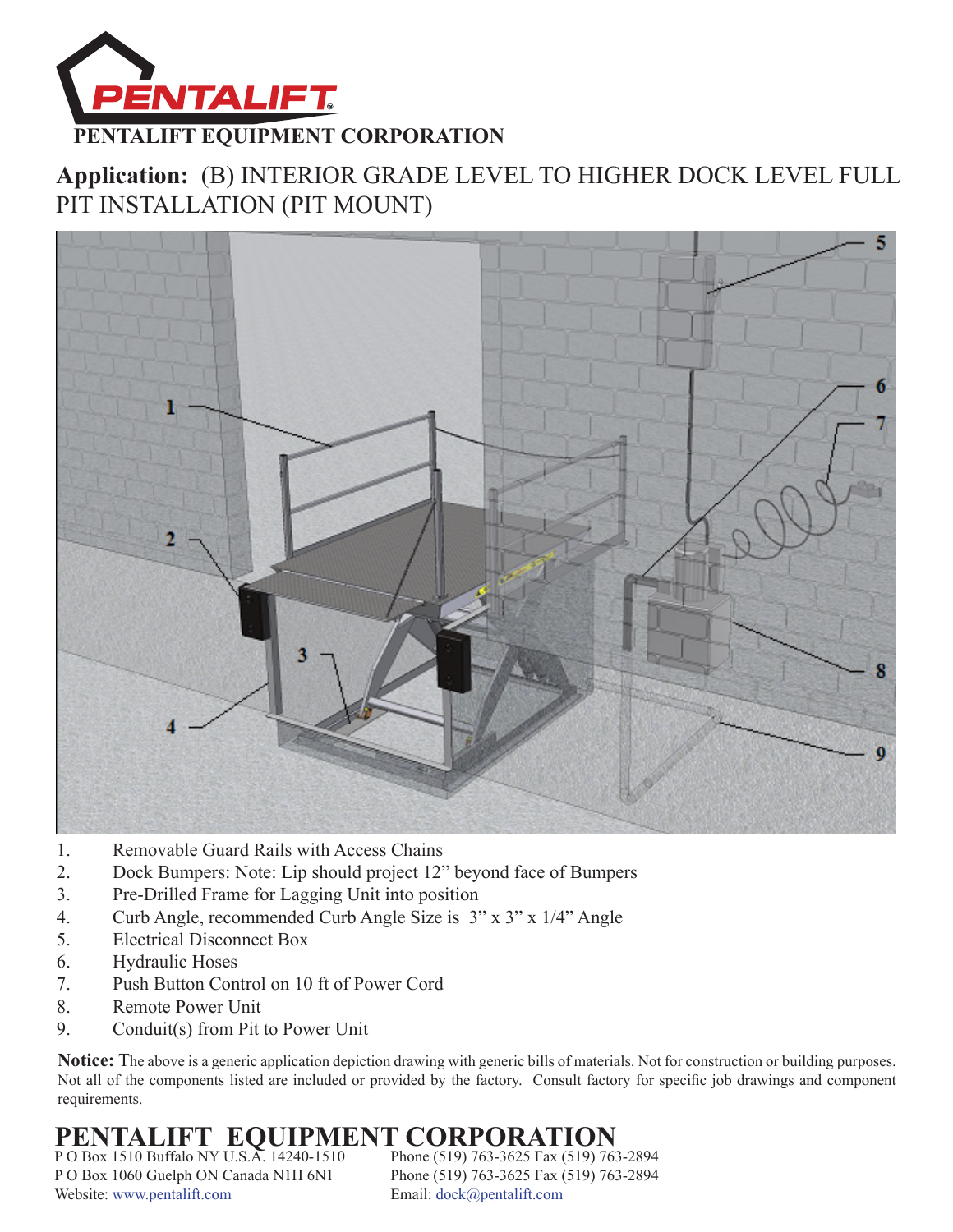

### **Application:** (C) EXTERIOR GRADE LEVEL TO DOCK LEVEL RECESSED PIT INSTALLATION (FRONT MOUNT)



- 1. Electrical Disconnect Box
- 2. Push Button Control on 10 ft of Power Cord
- 3. Remote Power Unit
- 4. Hydraulic Hoses
- 5. Conduit(s) from Pit to Power Unit
- 6. Removable Guard Rails with Access Chains
- 7. Bollards: Note: Lip should project 12" beyond face of Bollards
- 8. Curb Angle, recommended Curb Angle Size is 3" x 3" x 1/4" Angle
- 9. Pre-Drilled Frame for Lagging Unit into position

**Notice:** The above is a generic application depiction drawing with generic bills of materials. Not for construction or building purposes. Not all of the components listed are included or provided by the factory. Consult factory for specific job drawings and component requirements.

## **PENTALIFT EQUIPMENT CORPORATION**<br>PO Box 1510 Buffalo NY U.S.A. 14240-1510 Phone (519) 763-3625 Fax (519) 763-2894

P O Box 1510 Buffalo NY U.S.A. 14240-1510 P O Box 1060 Guelph ON Canada N1H 6N1 Phone (519) 763-3625 Fax (519) 763-2894 Website:<www.pentalift.com>Email: [dock@pentalift.com](mailto:dock@pentalift.com)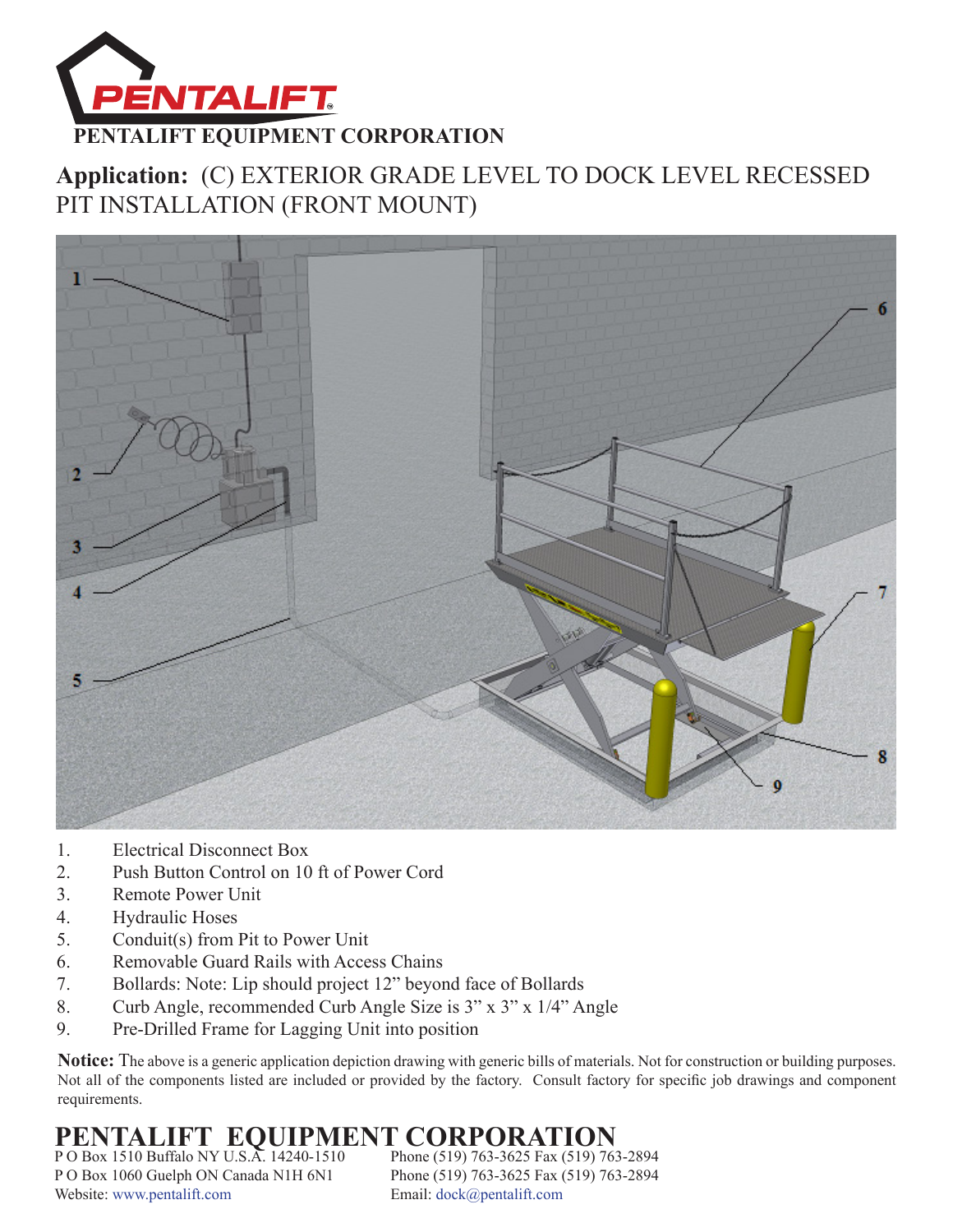

### **Application:** (D) EXTERIOR GRADE LEVEL TO LOWER DOCK LEVEL FULL PIT INSTALLATION (PIT MOUNT)



- 1. Electrical Disconnect Box
- 2. Push Button Control on 10 ft of Power Cord
- 3. Remote Power Unit
- 4. Hydraulic Hoses
- 5. Conduit(s) from Pit to Power Unit
- 6. Removable Surface Mounted Guard Rails with Access Chains
- 7. Removable Deck Mounted Guard Rails with Access Chains
- 8. Bollards: Note: Lip should project 12" beyond face of Bollards
- 9. Curb Angle, recommended Curb Angle Size is 3" x 3" x 1/4" Angle
- 10. Pre-Drilled Frame for Lagging Unit into position.

**Notice:** The above is a generic application depiction drawing with generic bills of materials. Not for construction or building purposes. Not all of the components listed are included or provided by the factory. Consult factory for specific job drawings and component requirements.

# **PENTALIFT EQUIPMENT CORPORATION**<br>PO Box 1510 Buffalo NY U.S.A. 14240-1510 Phone (519) 763-3625 Fax (519) 763-2894

P O Box 1510 Buffalo NY U.S.A. 14240-1510 P O Box 1060 Guelph ON Canada N1H 6N1 Phone (519) 763-3625 Fax (519) 763-2894 Website:<www.pentalift.com>Email: [dock@pentalift.com](mailto:dock@pentalift.com)